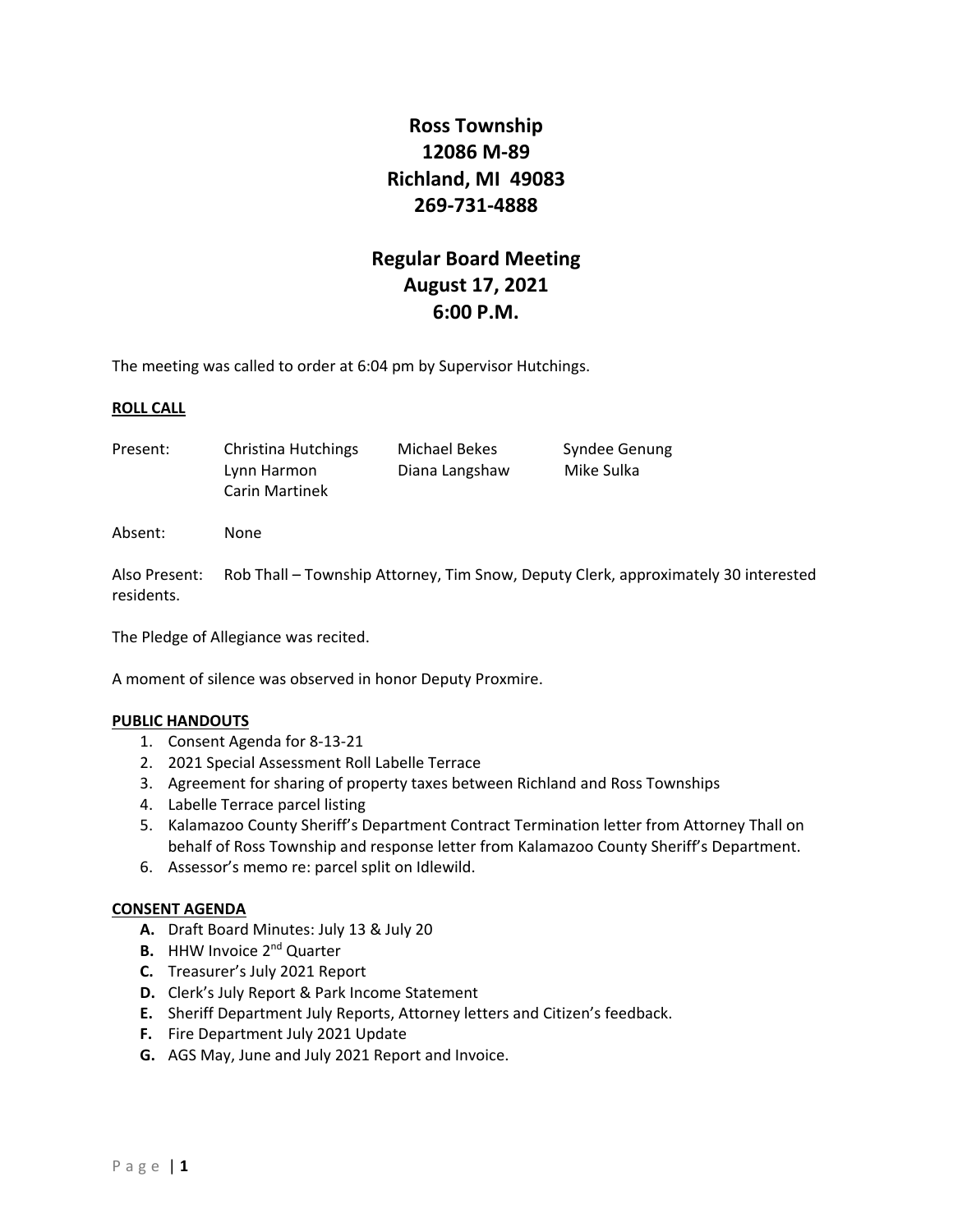Sulka moved, seconded by Harmon to add Medical Marijuana Ordinance review to the Consent Agenda under New Business. The motion carried unanimously.

Bekes moved, seconded by Langshaw to approve the Consent Agenda. The motion carried unanimously.

## **PARK COMMITTEE JUNE REPORT**

Lynn Harmon was in attendance and spoke on behalf of the Park Committee. Harmon stated everything was running smoothly with the exception of storm damage to trees. She also stated that the park will close on September  $7<sup>th</sup>$  2021 and that a new sign and bench were installed.

## **PLANNING COMMISSION REPORT**

Bekes stated that at the July 26, 2021 PC Meeting a review of revised master plan was conducted. He added that volunteers were needed for Water Resource Council. Harmon moved, second by Bekes to study a Water Resource Council in planning commission. Motion carried unanimously.

Martinek reviewed the July month end financial report.

## **SUPERVISOR'S REPORT/LEGAL UPDATE**

Attorney Thall Stated that the Zoning Board of Appeals upheld the ordinance 17.3 and found that Carr's were in violation of said ordinance. It was agreed upon that the structures/trees do indeed impede view shed. Attorney Thall advised the Board that the Carr's indicated they would sue Ross Township. Furthermore, the Carr's have 30 days to file a case in Circuit Court, the Township's Insurance Company will defend and the Ordinance violation will not be enforced until the Court Case is resolved.

Hutchings spoke to the Termination of Kalamazoo County Sheriff's Department. Copy of Supervisor Hutchings' speech filed with minutes.

#### **PUBLIC COMMENT**

The floor was opened to public comments at 6:25pm. Each person was allowed 3 minutes of time to speak. The following citizens addressed the Township Board:

Michael Moore stated his disappointment about the termination of Contract with Kalamazoo County Sheriff and his concern about Speeding on 40<sup>th</sup> street.

Lt. Michael Boehme voiced his displeasure at a Board member's Facebook post. Boehme stated he was a member of 2 previous law enforcement committees and they had found that the Kalamazoo County Sheriff's Department was not the best value to Ross Township. Boehme supported the termination of the Kalamazoo County Sheriff's Department contract.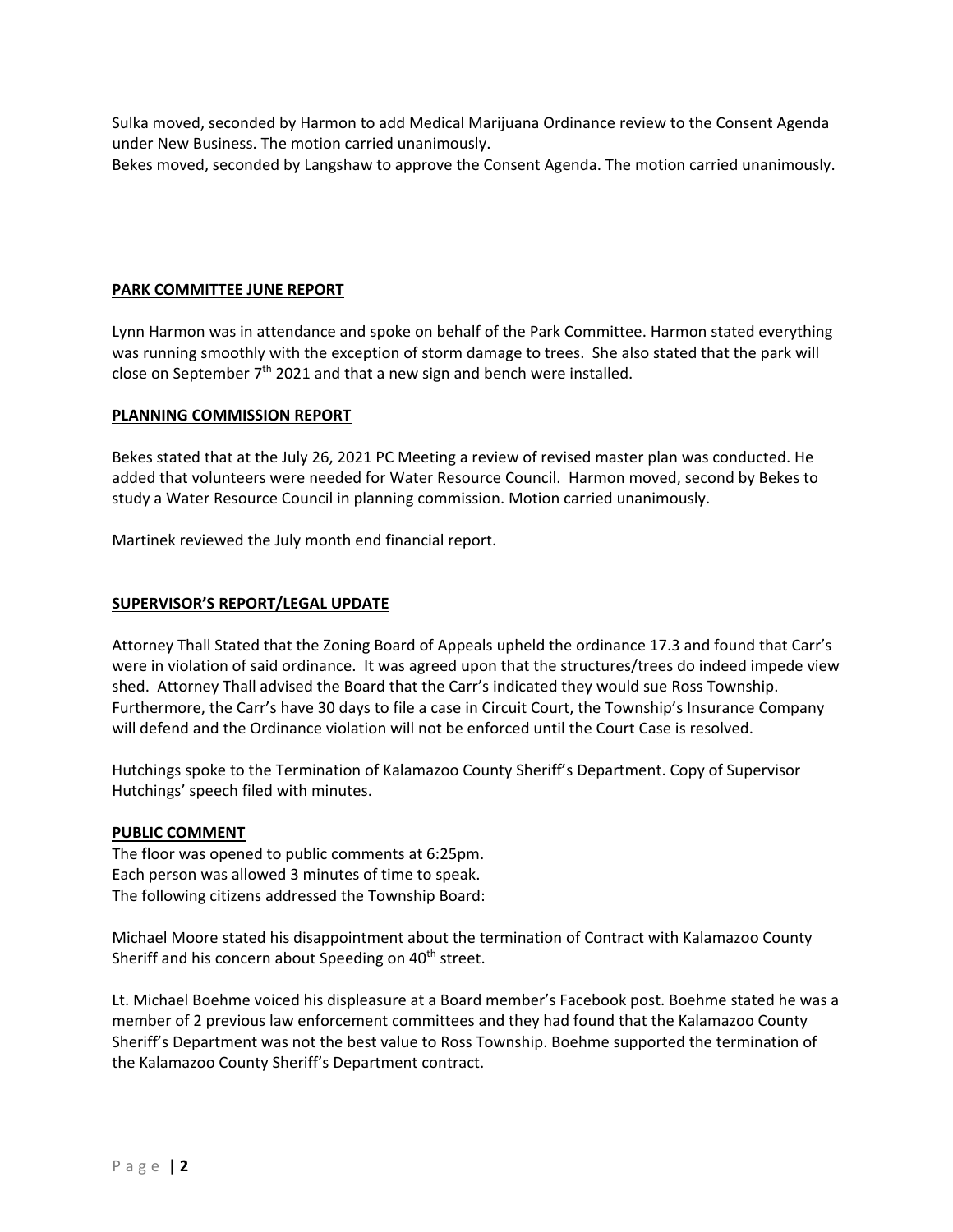Todd White felt that the public had no information such as, budget, a plan moving forward, transparency and the need to share this information on Ross Townships website.

Karen Lavene stated she fully supported the Board and felt we would do what was right for our Township. She would support Ross having its own Police Department. She was disgusted with the Social Media released by a Board Member.

Gail Hurn a 31 year resident of Ross Township and Deputy of the Township Park stated that she has teenagers working the booth at the Park and experienced the lack of response from the Kalamazoo County Sheriff's Department.

Robin Anthony of 40<sup>th</sup> Street spoke her fear that the Board was defunding our police and the speeding issues on  $40<sup>th</sup>$  street and the negative effects of not having law enforcement within the community. She stated a presence was needed and we must back the police.

Dan VanderMeulen of Fairview spoke to the Sand Bar and how he has contacted dispatch on numerous occasions and that he has been told there was no one who was on the lake to address his complaints. He expressed that Ross Township needs protection and from a department that can show up and enforce the law.

Michael King of E D Ave stated that he supported the Boards decision.

Jo of 43<sup>rd</sup> Street state speeding is a problem and funds should be used for better coverage.

Peggy Statler of Heights Dr said that she is enjoying the improvements made to the park but has observed boundaries being tested and the township needs to enforce the laws. She feels further improvements can be made via grant funds.

Jean Hanson of E D Ave said that she supported the Board's decision to terminate the contract with the Kalamazoo County Sheriff's Department and was thankful for the moment of silence to honor Deputy Proxmire.

Connie Lavender was grateful that Sulka shared information and felt the public was being kept in the dark as well as wanted to know who would sit at the school, who can be deputized and speeding will get worse.

Tim Ondrcek of 40<sup>th</sup> street asked what is the plan.

Lyle Showerman of E D Ave wants the Board to be good stewards of the money involved in law enforcement contract. He stated that under the Kalamazoo County Sheriff's Department he viewed limited presence and increased foot traffic, noise, speed of vehicles and lack of parking in the bay area. He reiterated the need for the Board to be good stewards of the money.

Public Comment closed at 7:00pm

#### **OLD BUSINESS**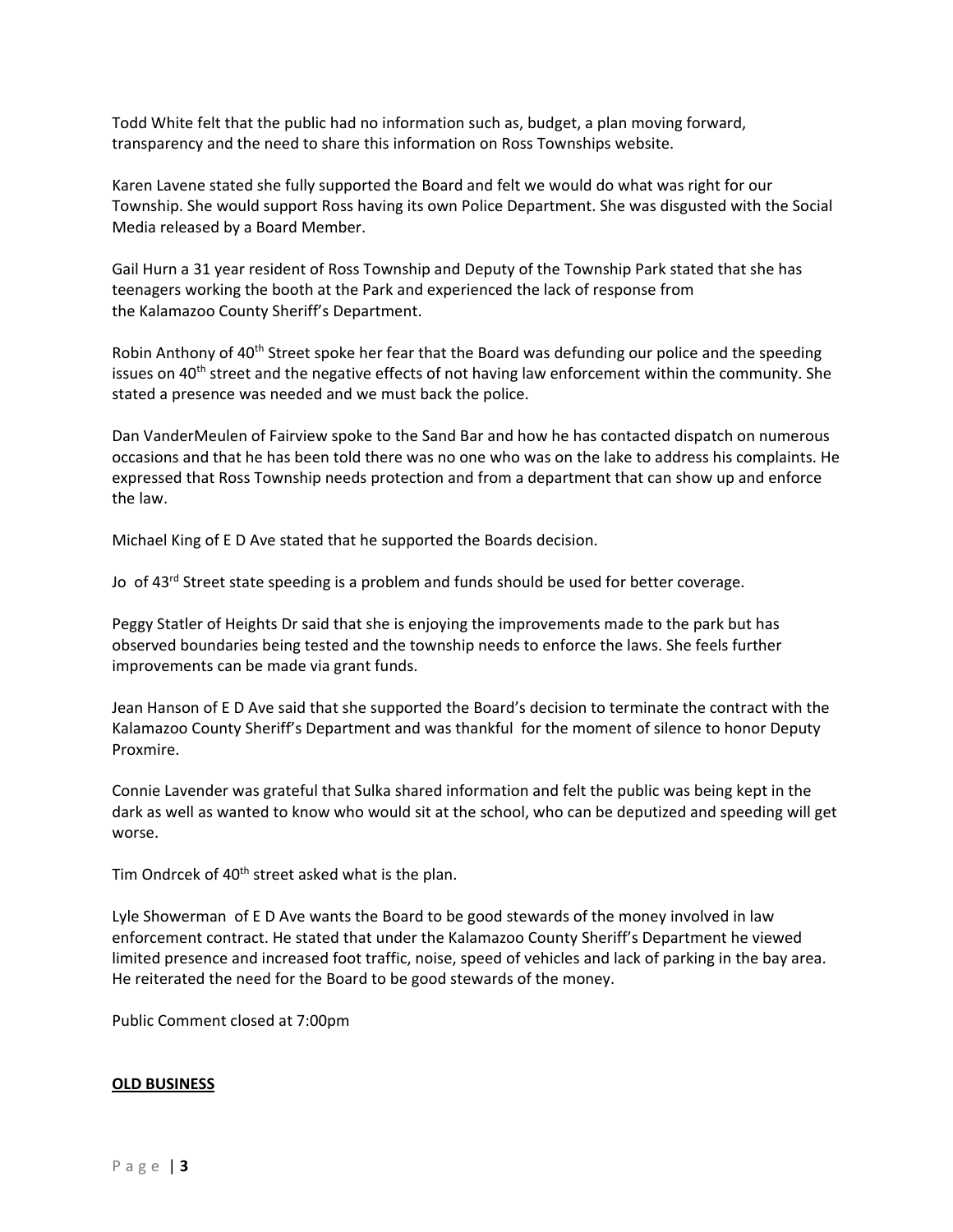- **A.** Ross Township Master Plan ‐Public hearing scheduled for 9/27/21 at Planning Commission meeting.
- **B.** Short Term Rental Ordinance‐ Pending
- **C.** No Parking Ordinance in south bay‐Pending
- **D.** Board to PC: Recommendations to include contingencies on large projects-Pending

## **NEW BUSINESS**

- **A. Kalamazoo Solid Waste: Miller Road Transfer Station**  Art Mulder from Waste Not C&D Recycling presented the expansion of Recycling and solid waste plan. Sulka moved, Langshaw 2<sup>nd</sup> to support the change and adopt the Resolution. Roll Call Vote was held. Bekes, Genung, Harmon , Hutchings, Langshaw, Martinek and Sulka voted Aye. No votes of nay cast, the motion carried unanimously.
- **B. Boundary Change: Parcels 3904‐18‐102‐250 + 3904‐18‐102‐260 + 3904‐18‐102‐330**  Bekes moved and seconded by Sulka to approve the Boundary Change as referenced in Assessor Story's Memo and documentation packet. Motion Carried unanimously.
- **C. Agreement for Sharing of Property Taxes Richland 03‐13‐230‐051 + Ross 04‐18‐102‐330**  Sulka motioned, Genung seconded to approve Tax sharing agreement. Motion passed unanimously.

## **D. LaBelle SAD: Approval of Tax Roll (final step in establishing roll)**

7:10 Public Hearing was opened up by Supervisor Hutchings. Kris Leroy stated she wrote a letter to the board and asked if it was taken into consideration. Attorney Thall stated if any residents effected by Tax Roll disagreed then it is in the hands of the Tax Tribunal. Public hearing/comments closed.

Bekes moved, Langshaw seconded acceptance of Resolution.

Roll Call vote was held: Sulka voted Nay. Martinek, Langshaw, Hutchings, Harmon Genung, Bekes voted Aye.

Resolution adopted 6‐1.

**E. Repeal Ordinance 161 + Reactivate ORI with MCOLES to re‐establish Ross Township Police Authority** 

Harmon moved, Bekes seconded to repeal Ordinance 161 reactivate ORI with MCOLES and reactivate Ordinance 28.

Roll call vote was held: Sulka voted Nay. Langshaw, Hutchings, Harmon Genung, Bekes and Martinek voted Aye. Motion carried 6‐1.